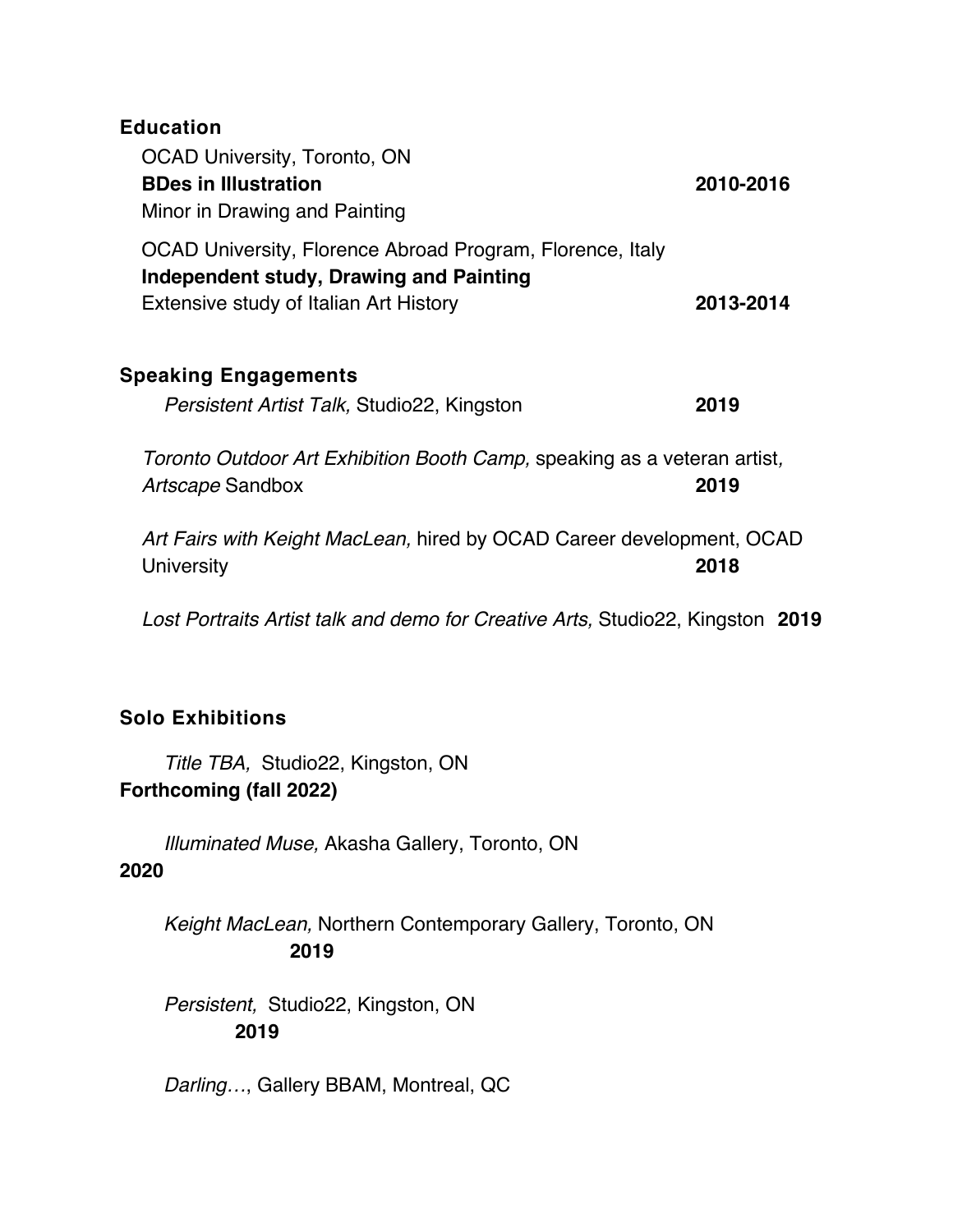## **2018**

## *Moira Ness x Keight MacLean,* Black Cat Gallery, Toronto, ON **2018**

 *Remembrance of Things Past*, Gallery BBAM, Montreal, QC **2017**

 *Keight MacLean: Lost Portraits* , Studio22, Kingston, ON  **2017**

 *Keight MacLean: Forgotten Faces* , Centre for Social Innovation, Toronto, ON **2017**

*Keight MacLean: Renaissance* , Ivan Neale Gallery, Toronto, ON **2016**

Selected Group Exhibitions

 *ArtGate x TOAF VR*, curated by Daniel St-Amant and #Hashtag Gallery, online **2021**

 *Toronto Outdoor Art Exhibition,* juried exhibition, online, Toronto **2021**

 *The Portrait Show IX,* juried exhibition, Modern Eden Gallery, San Fransisco, CA **2021**

 *The Year the World Stood Still,* juried exhibition, Revolution Gallery, Buffalo, NY **2021**

 *Toronto Outdoor Art Exhibition,* juried exhibition, Online , Toronto **2020**

*The Artist Project,* Better Living Centre, juried exhibition, Toronto **2020**

*Toronto Outdoor Art Fair,* juried exhibition, Nathan Philips Square, Toronto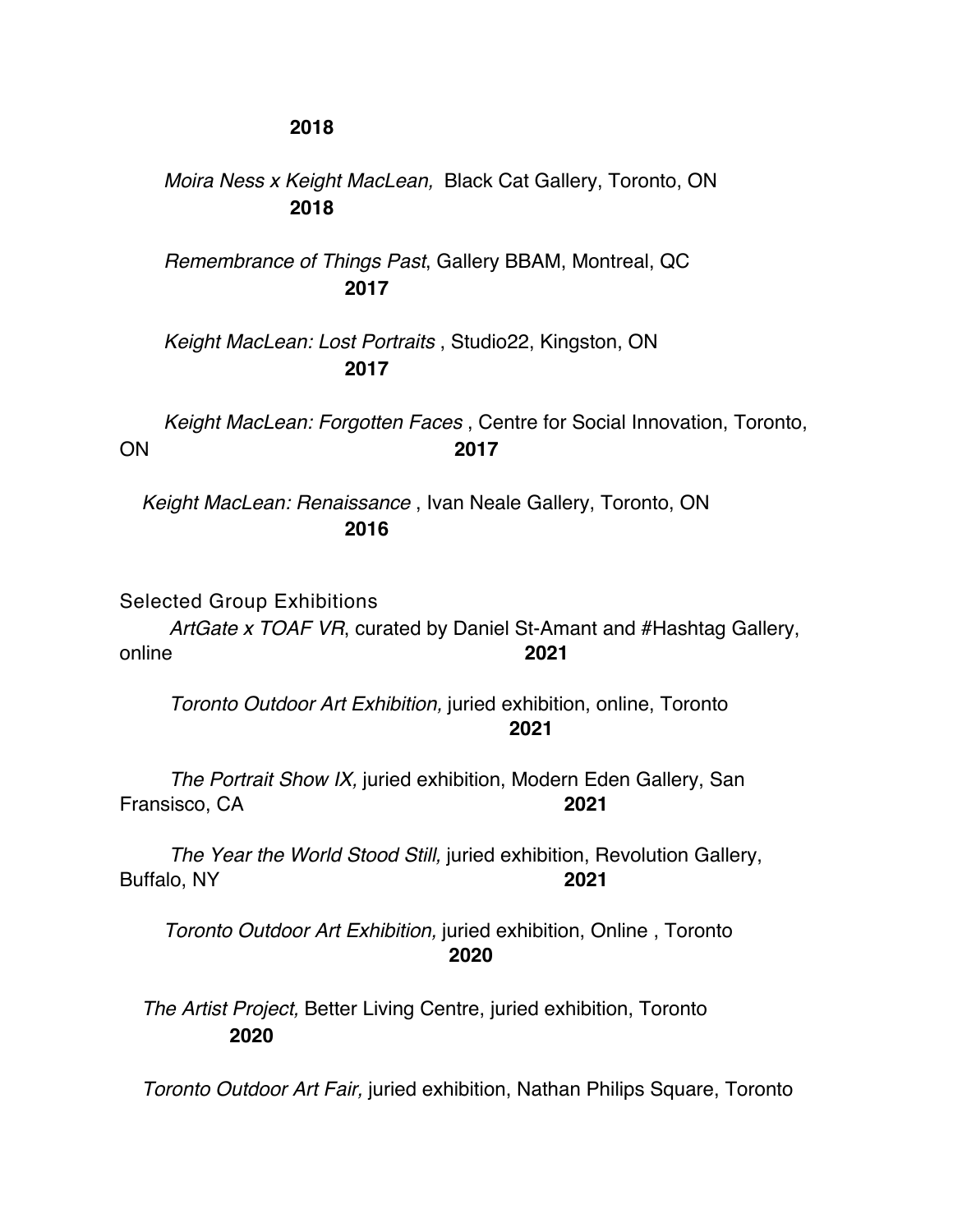*Superfine! Art Fair,* 14<sup>th</sup> Street Garage, Manhattan, New York **2019**

*The Artist Project,* Better Living Centre, juried exhibition, Toronto **2019**

*Toronto Outdoor Art Fair,* juried exhibition, Nathan Philips Square, Toronto **2018**

*The Artist Project,* Better Living Centre, juried exhibition, Toronto **2018**

*3AM,* curated by Megan Buccere and Brynn Elizabeth, Hudson Hughes Gallery **2017** 

*Why the @#\$! Do you Paint: All the Colours,* Gladstone Hotel, juried exhibition, Toronto **2017**

*Toronto Outdoor Art Exhibition,* juried exhibition, Nathan Philips Square, Toronto **2017**

*The Artist Project,* Better Living Centre, juried exhibition, Toronto **2017**

*Bright Lights at Night,* Red Head Gallery, Toronto **2016**

*Children of Fallen Patriots Benefit,* curated by Samara Shuter*,* Paddle8 **2016**

*Toronto Outdoor Art Exhibition,* juried exhibition, Nathan Philips Square, Toronto **2016**

*Grad Ex 101,* OCAD University, Toronto **2016**